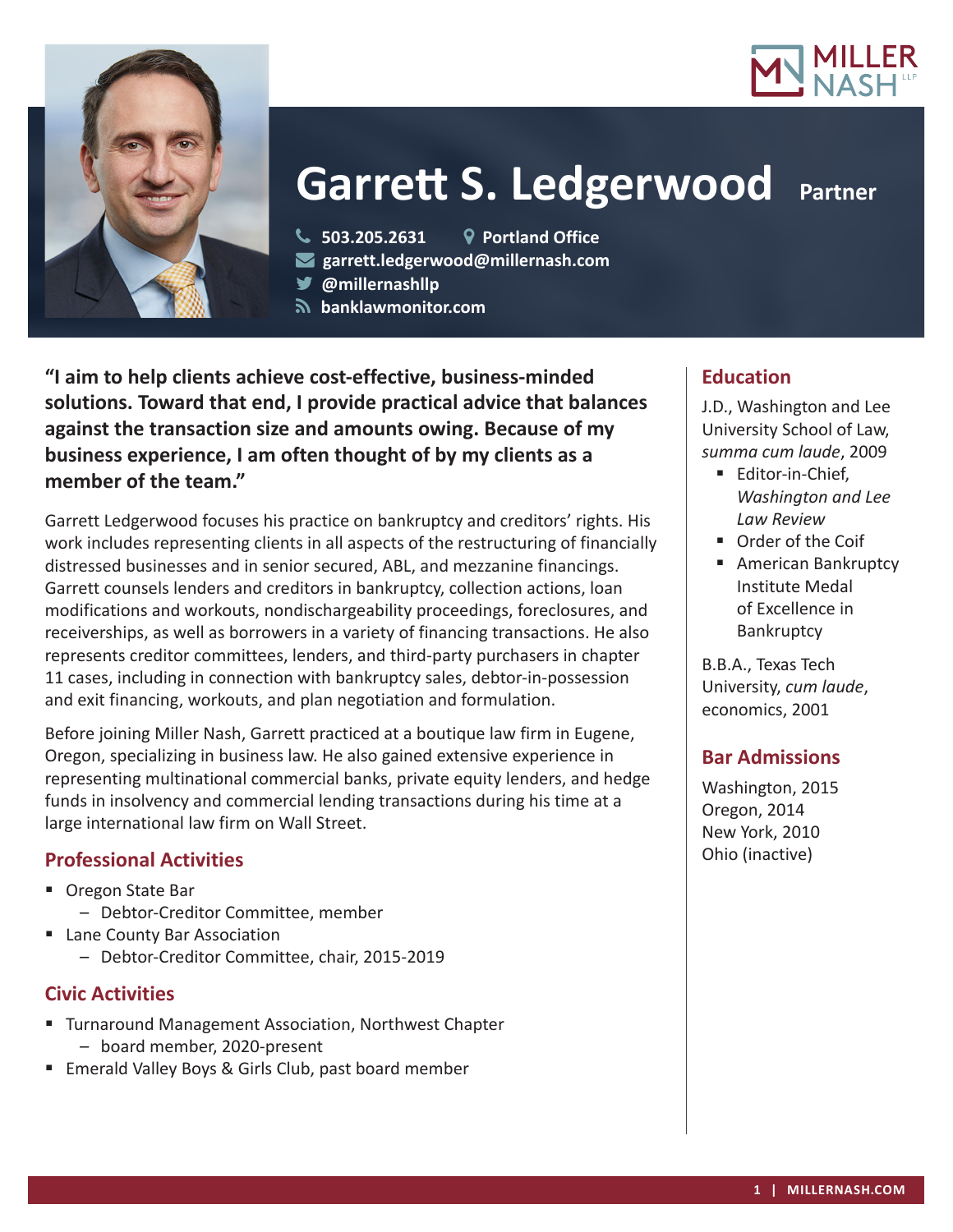

# **Representative Experience**

#### **Bankruptcy & Creditors' Rights**

- Represented lender holding more than \$5 million in secured debt in connection with collection action and chapter 11 bankruptcy of Dinkel Family Farms (Bankr. D. Or. 2020).
- Represented out-of-state secured lender with largest claim in the chapter 12 case of Alley Farms (Bankr. D. Or. 2020).
- Represented national secured lender in connection with chapter 15 case of Portland Winterhawks (Bankr. D. Or 2020).
- Represented regional lender as largest secured creditor in chapter 12 case of Phase 3 Farms (Bankr. D. Or. 2020).
- Represented East Coast-based factoring lender in chapter 11 case of Fizz & Bubble (Bankr. D. Or. 2020).
- Represented largest unsecured creditor and landlord in chapter 11 case of US Outdoor (Bankr. D. Or 2020).
- Represented Portland-based receiver in connection with the state-court receivership for In re Coffee Solutions (Mult. Co. Cir. Ct. 2020).
- Successfully defended national lender in equitable subordination adversary proceeding, obtaining dismissal of case (Bankr. D. Or. 2020).
- Represented Oregon-based manufacturer in connection with \$15 million asset-based lending facility.
- **•** Represented Oregon-based steel producer in connection with \$10 million asset-based lending facility.
- Represented Oregon-based manufacturer in connection with \$20 million mezzanine financing.
- Successful defense of Oregon-based manufacturer in connection with multimillion-dollar veil-piercing, alter-ego suit brought by bankruptcy trustee (Bankr. W.D. La., Case No 17AP-01004).
- Represented Oregon commercial bank in connection with workout of multimillion-dollar credit facility.
- Represented Washington-based financial institution in connection with multimillion-dollar collection action against distressed property developer (Bankr. D. Or., Case No. 10-60244).
- Represented distressed debt acquisition fund in connection with receivership of Washington-based casino (Cowlitz Ct. Sup. Ct., Case No. 17-2-00039-7).
- Represented ad hoc committee of senior secured lenders holding more than \$100 million in secured debt in out-of-court and in-court restructuring of Penson Worldwide, Inc. (Bankr. D. Del., Case No. 13-10061).
- Represented ad hoc committee of secured lenders holding more than \$100 million in secured debt in out-ofcourt restructuring of privately held defense contractor, including representation in connection with debt-forequity swap, exempt securities issuance, and new debt financing.
- Represented prospective stalking-horse bidder in In re LightSquared, Inc. (Bankr. S.D.N.Y., Case No. 13-12080), in connection with \$1 billion bid for the acquisition of substantially all of LightSquared's assets.
- Represented bidder in In re Revel Casino (Bankr. D.N.J., Case No. 14-22654) in connection with bid for substantially all of the assets of the Revel Atlantic City Casino.
- Represented certain equity holders of Tribune Company in multibillion-dollar fraudulent conveyance action commenced by certain of Tribune's pre-bankruptcy noteholders and litigation trustee.

## **Publications**

- "Washington's New Statutory Wage Lien: How Wage Liens Impact Secured Creditors' Rights," Miller Nash, *Bank Law Monitor*, coauthor (Nov. 2021)
- "Governor Brown Signs HB 2009 into Law," Miller Nash, *Bank Law Monitor* (June 2021)
- "HB 2009 Moves to Senate Floor," Miller Nash Graham & Dunn, *Bank Law Monitor* (May 2021)
- "HB 2009 Moves to Floor Vote," Miller Nash Graham & Dunn, *Bank Law Monitor* (Mar. 2021)
- "Oregon Legislature Introduces New Foreclosure Moratorium Bill (HB 2009)," Miller Nash Graham & Dunn, *Bank Law Monitor* (Mar. 2021)